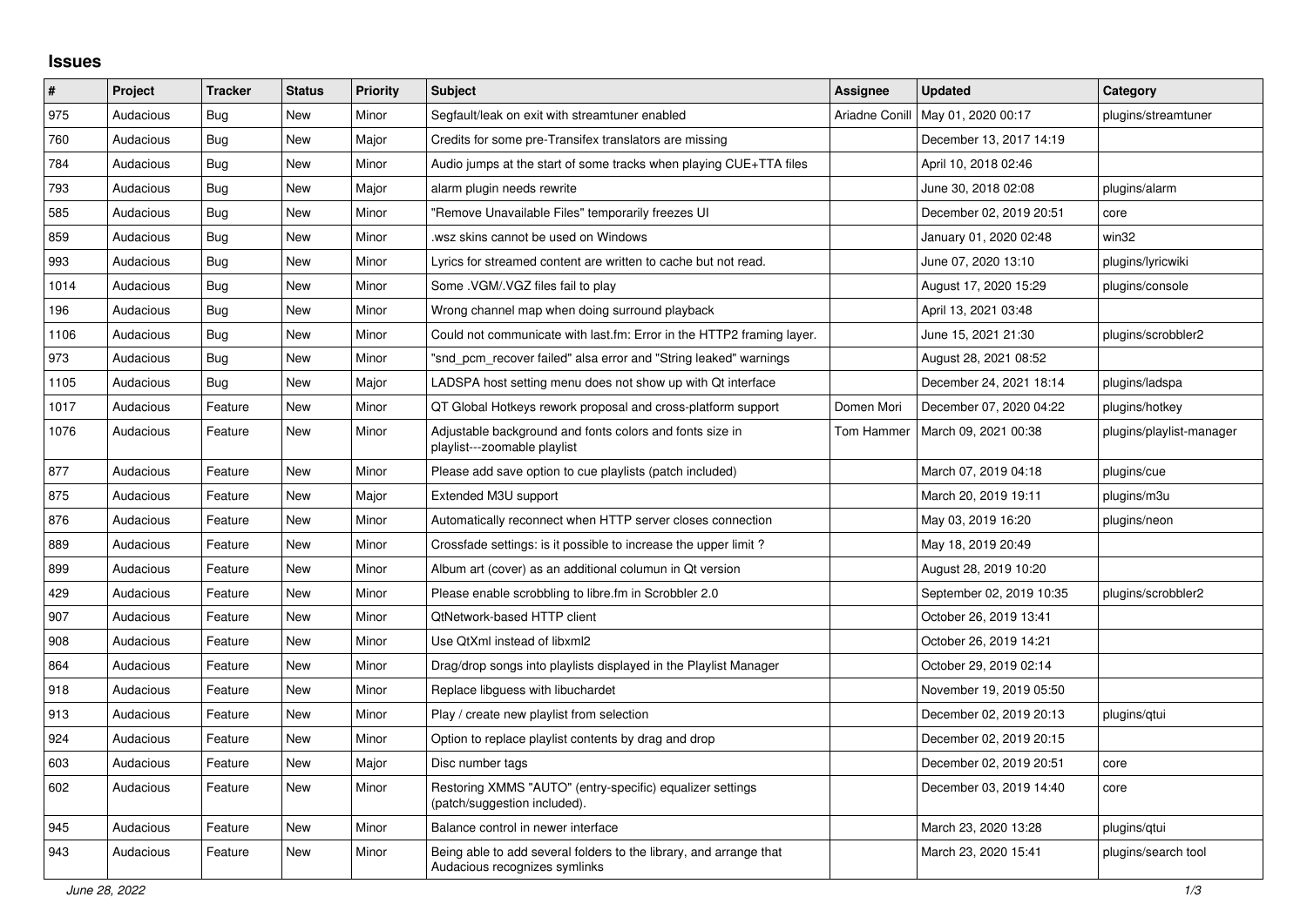| $\vert$ # | Project   | Tracker | <b>Status</b> | <b>Priority</b> | <b>Subject</b>                                                                                      | <b>Assignee</b> | <b>Updated</b>          | Category            |
|-----------|-----------|---------|---------------|-----------------|-----------------------------------------------------------------------------------------------------|-----------------|-------------------------|---------------------|
| 500       | Audacious | Feature | New           | Minor           | fullscreen album art                                                                                |                 | April 08, 2020 19:17    |                     |
| 955       | Audacious | Feature | <b>New</b>    | Minor           | Enqueue option                                                                                      |                 | April 09, 2020 03:54    |                     |
| 968       | Audacious | Feature | New           | Minor           | Loop PSF files at normal loop points during repeat mode                                             |                 | April 16, 2020 03:25    | plugins/psf         |
| 909       | Audacious | Feature | New           | Minor           | remember open/close status of equalizer and equalizer-presets<br>windows                            |                 | April 22, 2020 06:56    | libaudgui           |
| 987       | Audacious | Feature | New           | Minor           | Closing of Search Library tool by same method as opening it                                         |                 | May 13, 2020 00:15      |                     |
| 969       | Audacious | Feature | <b>New</b>    | Minor           | streamtuner plugin: Please add column-sortability, or at least sort<br>alphabetically by 1st column |                 | June 16, 2020 09:54     | plugins/streamtuner |
| 995       | Audacious | Feature | <b>New</b>    | Minor           | Add star rating to songs                                                                            |                 | June 16, 2020 09:56     |                     |
| 996       | Audacious | Feature | <b>New</b>    | Minor           | Refine playlists when searching (search all playlists)                                              |                 | June 16, 2020 09:58     |                     |
| 1011      | Audacious | Feature | New           | Minor           | Visible separator of folders in the playlist                                                        |                 | July 18, 2020 16:10     |                     |
| 1013      | Audacious | Feature | New           | Minor           | Request re Album Art using music file metatag                                                       |                 | August 03, 2020 22:48   |                     |
| 1046      | Audacious | Feature | New           | Minor           | Add all id3v2 frames in the settings of Playlist available columns                                  |                 | December 28, 2020 21:14 | plugins/gtkui       |
| 1047      | Audacious | Feature | New           | Minor           | Stop playing after any chosen track                                                                 |                 | December 29, 2020 01:23 |                     |
| 786       | Audacious | Feature | <b>New</b>    | Minor           | Port global hotkeys plugin to Windows                                                               |                 | January 04, 2021 21:52  | plugins/hotkey      |
| 956       | Audacious | Feature | New           | Minor           | Stream to chromecast                                                                                |                 | January 11, 2021 01:19  |                     |
| 1058      | Audacious | Feature | New           | Minor           | Allow changing the language/locale in settings                                                      |                 | January 30, 2021 18:11  |                     |
| 1066      | Audacious | Feature | New           | Minor           | Allow Equalizer window to be resized.                                                               |                 | February 11, 2021 10:05 |                     |
| 1067      | Audacious | Feature | New           | Minor           | Equalizer adjustments are coarse.                                                                   |                 | February 11, 2021 10:09 |                     |
| 51        | Audacious | Feature | New           | Minor           | Option to inhibit suspend                                                                           |                 | February 13, 2021 09:23 |                     |
| 1072      | Audacious | Feature | New           | Minor           | QT AOSD plugin                                                                                      |                 | February 17, 2021 21:18 | plugins/aosd        |
| 1082      | Audacious | Feature | New           | Minor           | File writer option to pad track numbers with leading zeros                                          |                 | March 31, 2021 00:15    | plugins/filewriter  |
| 1071      | Audacious | Feature | New           | Minor           | Linkage could be improved for packagers.                                                            |                 | March 31, 2021 00:32    |                     |
| 882       | Audacious | Feature | New           | Minor           | Consider adding vgmstream plugin                                                                    |                 | April 07, 2021 00:47    |                     |
| 883       | Audacious | Feature | New           | Minor           | Consider adding USF plugin                                                                          |                 | April 07, 2021 01:00    |                     |
| 1088      | Audacious | Feature | New           | Minor           | plugin: status icon: ADD option to select tray mouse Middle Click action                            |                 | April 11, 2021 12:05    | plugins/statusicon  |
| 1091      | Audacious | Feature | New           | Minor           | Built-in lyrics support                                                                             |                 | April 28, 2021 18:24    |                     |
| 1092      | Audacious | Feature | <b>New</b>    | Minor           | Reread metadata on play option                                                                      |                 | April 30, 2021 03:35    |                     |
| 1095      | Audacious | Feature | New           | Minor           | Ctrl + $Z$ / R to undo / redo changes to playlist                                                   |                 | May 07, 2021 18:42      |                     |
| 1099      | Audacious | Feature | New           | Minor           | Per-track ReplayGain shouldn't be enabled by default                                                |                 | May 09, 2021 13:41      |                     |
| 1096      | Audacious | Feature | New           | Minor           | Calculate and show selection stats in the status bar                                                |                 | May 10, 2021 03:06      |                     |
| 1098      | Audacious | Feature | New           | Minor           | Hide empty Services playlist sub-menu                                                               |                 | May 10, 2021 09:25      | libaudgui           |
| 1097      | Audacious | Feature | New           | Minor           | Replace the volume button with a horizontal scale                                                   |                 | May 17, 2021 00:21      |                     |
| 1093      | Audacious | Feature | New           | Minor           | Make the Song Dialog (Qt) window wider by default                                                   |                 | May 17, 2021 15:36      |                     |